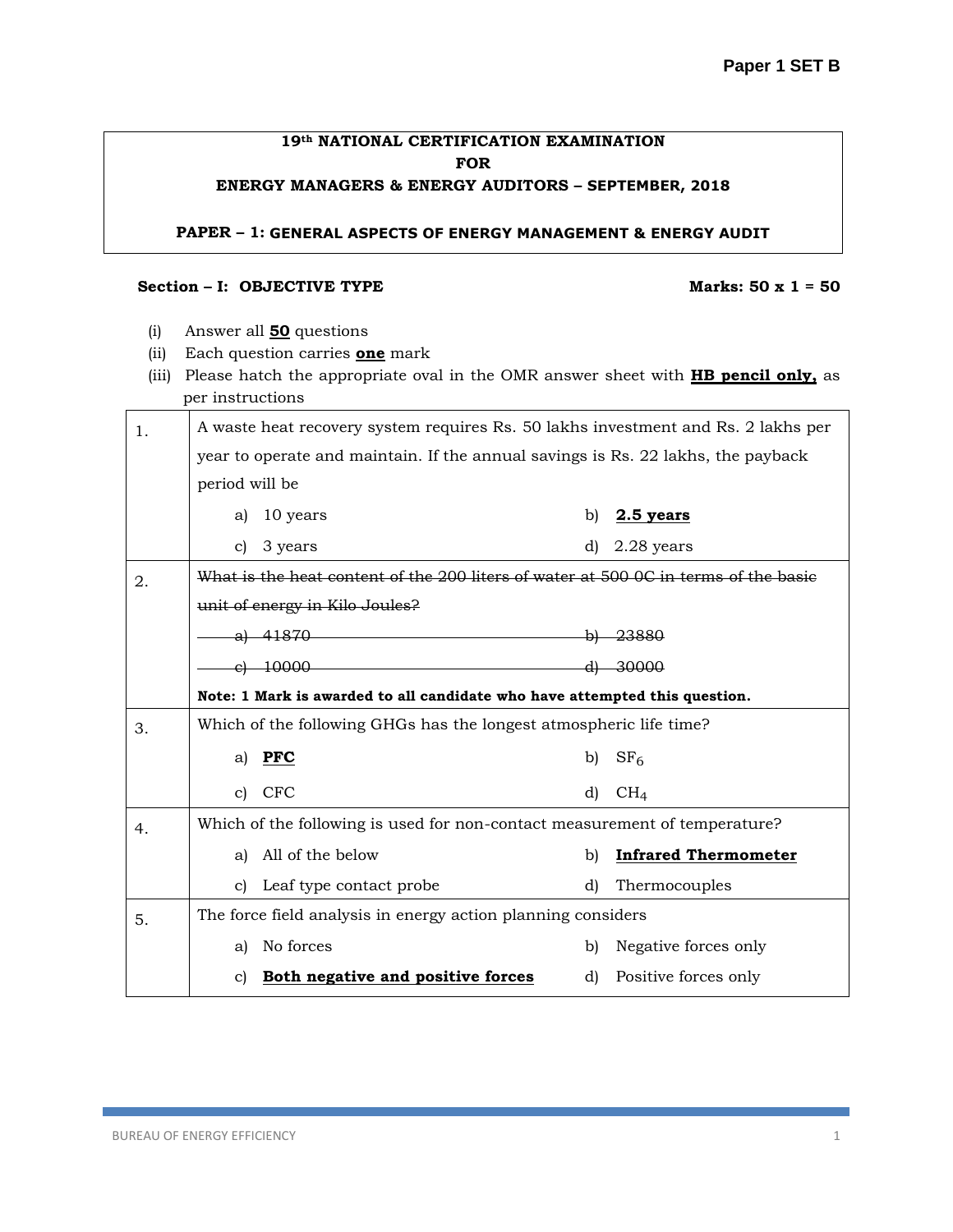| 6.  | Which of the following equation is used to calculate the future value of the cash<br>flow? |                                                                                        |              |                              |  |  |
|-----|--------------------------------------------------------------------------------------------|----------------------------------------------------------------------------------------|--------------|------------------------------|--|--|
|     | a)                                                                                         | $NPV / (1 + i)^n$                                                                      | b)           | NPV / $(1 - i)^n$            |  |  |
|     | c)                                                                                         | $NPV(1 + i)^n$                                                                         | d)           | NPV $(1 - i)^n$              |  |  |
| 7.  |                                                                                            | For investment decision, ROI must always be ____ prevailing interest rate.             |              |                              |  |  |
|     | a)                                                                                         | No relation                                                                            | b)           | <b>Higher than</b>           |  |  |
|     | C)                                                                                         | Equal to                                                                               | d)           | Lower than                   |  |  |
| 8.  |                                                                                            | Large scattering on production versus energy consumption trend line indicates          |              |                              |  |  |
|     | a)                                                                                         | None of the below                                                                      | $\mathbf{b}$ | Inefficient equipment        |  |  |
|     | c)                                                                                         | Inefficient process                                                                    | d)           | Poor process control         |  |  |
| 9.  | Frequency of energy audit for designated consumers is_____                                 |                                                                                        |              |                              |  |  |
|     | a)                                                                                         | Once in five years                                                                     | $\mathbf{b}$ | Once in two years            |  |  |
|     | C)                                                                                         | Once in three years                                                                    | d)           | Once in a year               |  |  |
| 10. |                                                                                            | The rotor axis is aligned with the wind direction in a wind mill by __________ control |              |                              |  |  |
|     | a)                                                                                         | All of the below                                                                       | $\mathbf{b}$ | Pitch                        |  |  |
|     | c)                                                                                         | Disc brake                                                                             | d)           | <b>Yaw</b>                   |  |  |
| 11. |                                                                                            | Producer gas basically comprises of                                                    |              |                              |  |  |
|     | a)                                                                                         | Only CO and $H_2$                                                                      | b)           | Only $CH_4$                  |  |  |
|     | c)                                                                                         | CO and $CH4$                                                                           | d)           | $CO, H2$ and CH <sub>4</sub> |  |  |
| 12. |                                                                                            | The lowest theoretical temperature to which water can be cooled in a cooling tower     |              |                              |  |  |
|     | is                                                                                         |                                                                                        |              |                              |  |  |
|     |                                                                                            | a) WBT of the atmospheric air                                                          |              |                              |  |  |
|     | b)                                                                                         | Average DBT and WBT of the atmospheric air                                             |              |                              |  |  |
|     | c)                                                                                         | DBT of the atmospheric air                                                             |              |                              |  |  |
|     | d)                                                                                         | Difference between DBT and WBT of the atmospheric air                                  |              |                              |  |  |
| 13. |                                                                                            | In a solar thermal power station Molten salt is preferred as it provides an efficient  |              |                              |  |  |
|     |                                                                                            | low cost medium to store _______ energy                                                |              |                              |  |  |
|     | a)                                                                                         | Potential                                                                              | b)           | <b>Thermal</b>               |  |  |
|     | c)                                                                                         | Kinetic                                                                                | d)           | Electrical                   |  |  |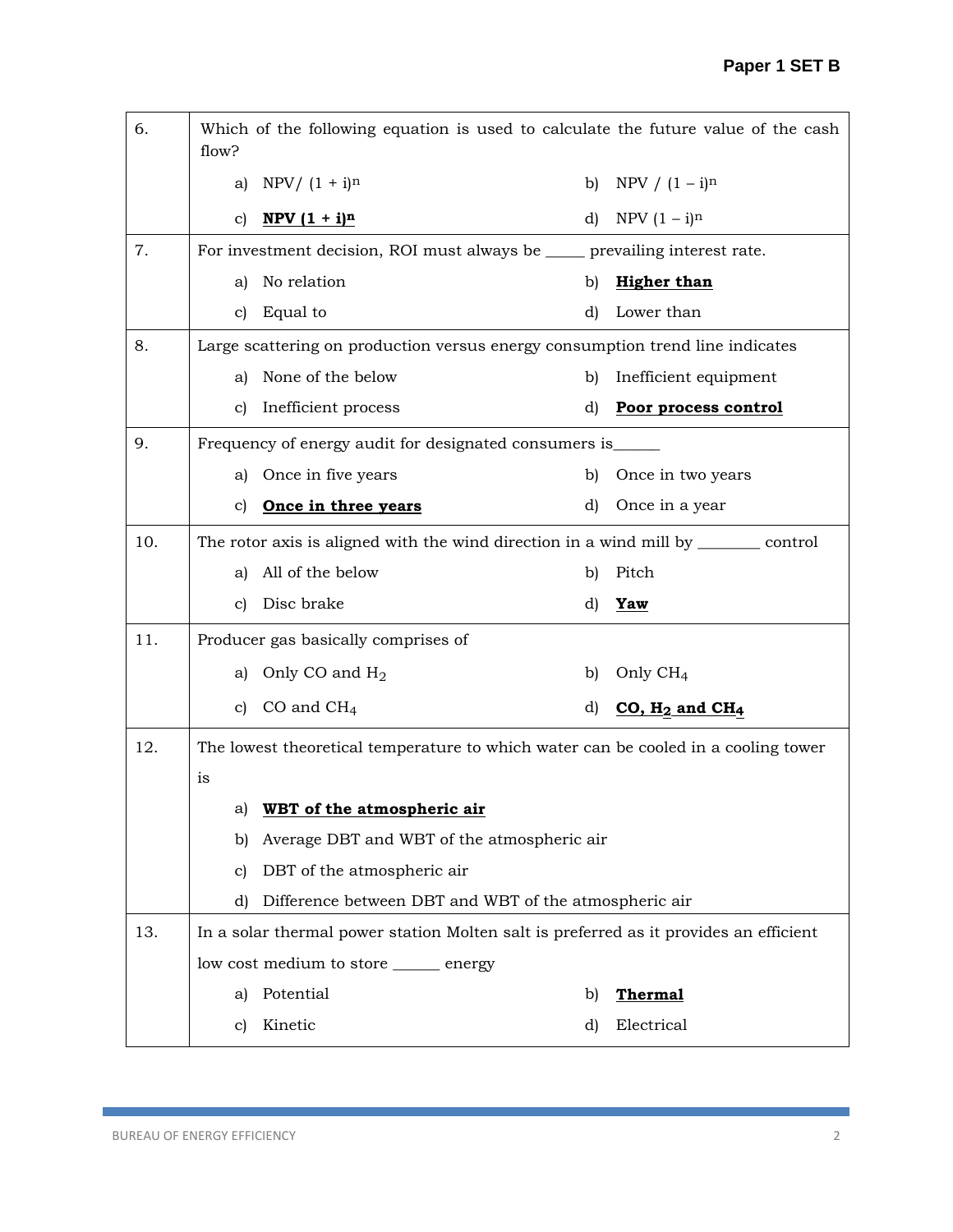| 14. |    | From Voltage, Amps and Power factor given in the name plate of a motor, one can         |    |                         |
|-----|----|-----------------------------------------------------------------------------------------|----|-------------------------|
|     |    | calculate ________.                                                                     |    |                         |
|     | a) | Both $(b)$ & $(c)$                                                                      | b) | Shaft power             |
|     | C) | <b>Rated input power</b>                                                                | d) | Rated output power      |
| 15. |    | RPM of an electric motor is measured using _______                                      |    |                         |
|     | a) | Rotameter                                                                               | b) | <b>Stroboscope</b>      |
|     | C) | Lux meter                                                                               | d) | Ultrasonic meter        |
| 16. |    | If asset depreciation is considered, then net operating cash inflow would be            |    |                         |
|     | a) | None of the below                                                                       | b) | Higher                  |
|     | c) | No effect                                                                               | d) | Lower                   |
|     |    |                                                                                         |    |                         |
| 17. |    | Which of the following comes under capital cost in a project?                           |    |                         |
|     | a) | All of the below                                                                        | b) | Installation cost       |
|     | C) | Commissioning cost                                                                      | d) | Design cost             |
| 18. |    | Energy consumption per GDP is termed as ___________.                                    |    |                         |
|     | al | All of the below                                                                        | b) | <b>Energy intensity</b> |
|     | C) | Energy efficiency index                                                                 | d) | Energy factor           |
| 19. |    | A three phase induction motor is drawing 10 Ampere at 440 Volts. If the operating       |    |                         |
|     |    | power factor of the motor is 0.9 and the efficiency of the motor is 95 %, then the      |    |                         |
|     |    | mechanical shaft power of the motor is                                                  |    |                         |
|     |    | a) 7.21 kW                                                                              | b) | 4.18 kW                 |
|     | c) | 6.51 kW                                                                                 | d) | 3.76 kW                 |
| 20. |    | For an activity in a project, Latest start time is 8 weeks and Latest finish time is 12 |    |                         |
|     |    | weeks. If the earliest finish time is 9 weeks, Slack time for the activity is ____.     |    |                         |
|     | a) | None of the below                                                                       | b) | 4 weeks                 |
|     | C) | 1 week                                                                                  | d) | 3 weeks                 |
| 21. |    | The amount of $CO_2$ produced in complete combustion of 18 kg of carbon is _____.       |    |                         |
|     | a) | 792                                                                                     | b) | 44                      |
|     |    | c) 66                                                                                   | d) | 50                      |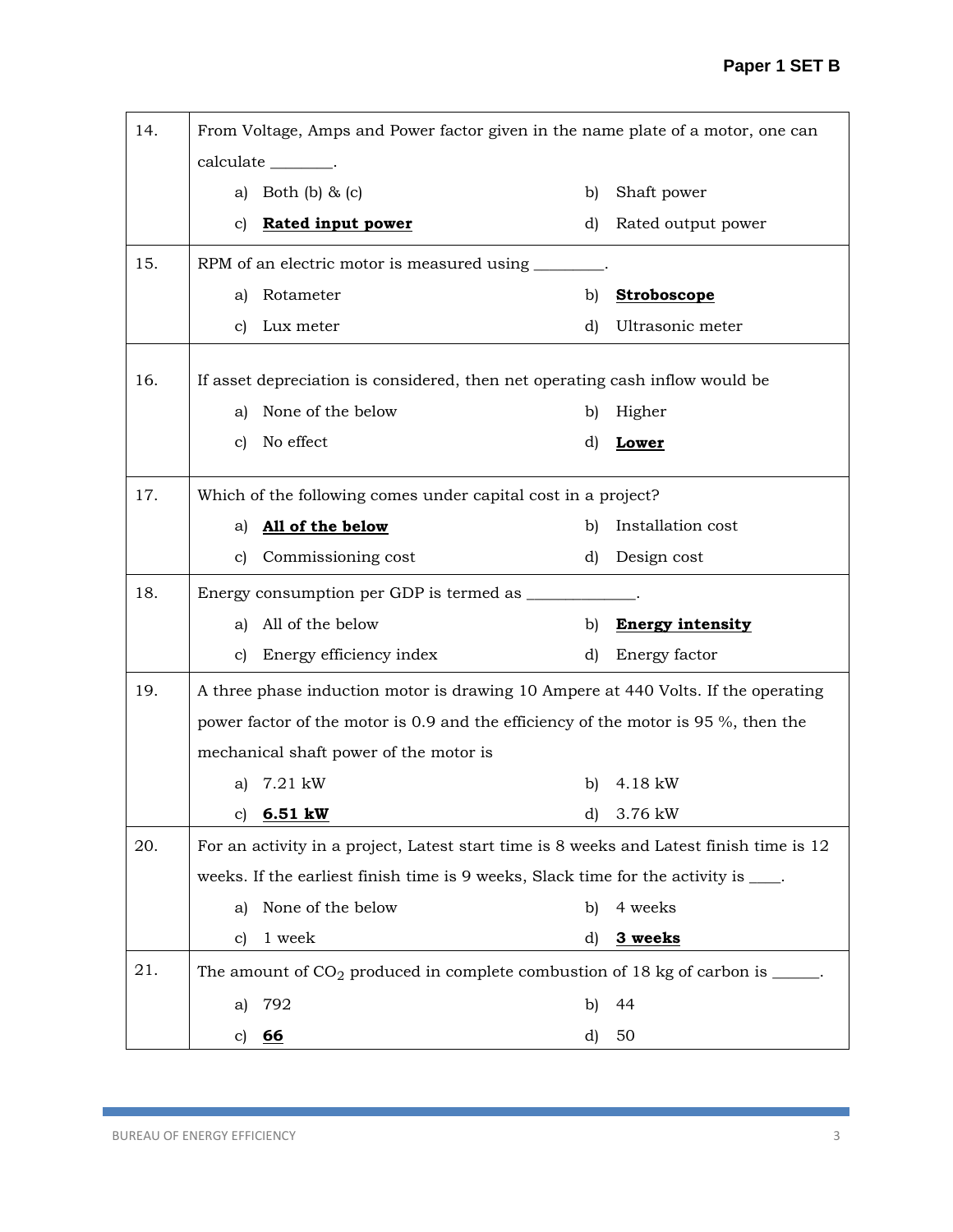| 22. |              | Which mode of heat transfer does not require medium?                                     |              |                         |
|-----|--------------|------------------------------------------------------------------------------------------|--------------|-------------------------|
|     | a)           | Conduction                                                                               | b)           | Forced convection       |
|     | c)           | Radiation                                                                                | d)           | Natural convection      |
| 23. |              | If the fixed energy consumption of a company is 2000 kWh per month and the line          |              |                         |
|     |              | slope of the energy $(y)$ versus production $(x)$ chart is 0.3, then the energy consumed |              |                         |
|     |              |                                                                                          |              |                         |
|     | a)           | None of the below                                                                        | b)           | 18,000 kWh              |
|     | $\mathbf{c}$ | 22,000 kWh                                                                               | $\mathbf{d}$ | 16,000 kWh              |
| 24. |              | Which technique takes care of time value of money in evaluation?                         |              |                         |
|     | a)           | Both (b) & (c)                                                                           | b)           | <b>IRR</b>              |
|     | $\mathbf{c}$ | <b>NPV</b>                                                                               | $\mathbf{d}$ | Payback period          |
| 25. |              | The heat rate of a power plant is expressed as                                           |              |                         |
|     | a)           | kWh / kVA                                                                                | b)           | kCal/kWh                |
|     | $\mathbf{c}$ | kg of steam / kg of fuel                                                                 | d)           | kWh/kg of steam         |
| 26. |              | Which equipment does not come under mandatory labelling program?                         |              |                         |
|     | a)           | Distribution transformer                                                                 | b)           | Frost free refrigerator |
|     | C)           | <b>Induction motors</b>                                                                  | d)           | Room Air conditioners   |
| 27. |              | Furling speed of wind turbine indicates _____                                            |              |                         |
|     | a)           | None of the below                                                                        | b)           | Cut in speed            |
|     | c)           | Rated speed                                                                              | d)           | Cut out speed           |
| 28. |              | One Silicon cell in a PV module typically produces                                       |              |                         |
|     | a)           | 12 V                                                                                     | b)           | 1 V                     |
|     | C)           | 2V                                                                                       | d)           | 0.5V                    |
| 29. |              | The input to a fuel cell is.                                                             |              |                         |
|     | a)           | All of the below                                                                         | b)           | Hydrogen                |
|     | $\mathbf{c}$ | Oxygen                                                                                   | d)           | Electricity             |
| 30. |              | The production factor is defined as the ratio of                                         |              |                         |
|     | a)           | Reference year production to the current year production                                 |              |                         |
|     | b)           | Current year production to the reference month production                                |              |                         |
|     | $\mathbf{c}$ | Reference month production to the current month production                               |              |                         |
|     | d)           | Current year production to the reference year production                                 |              |                         |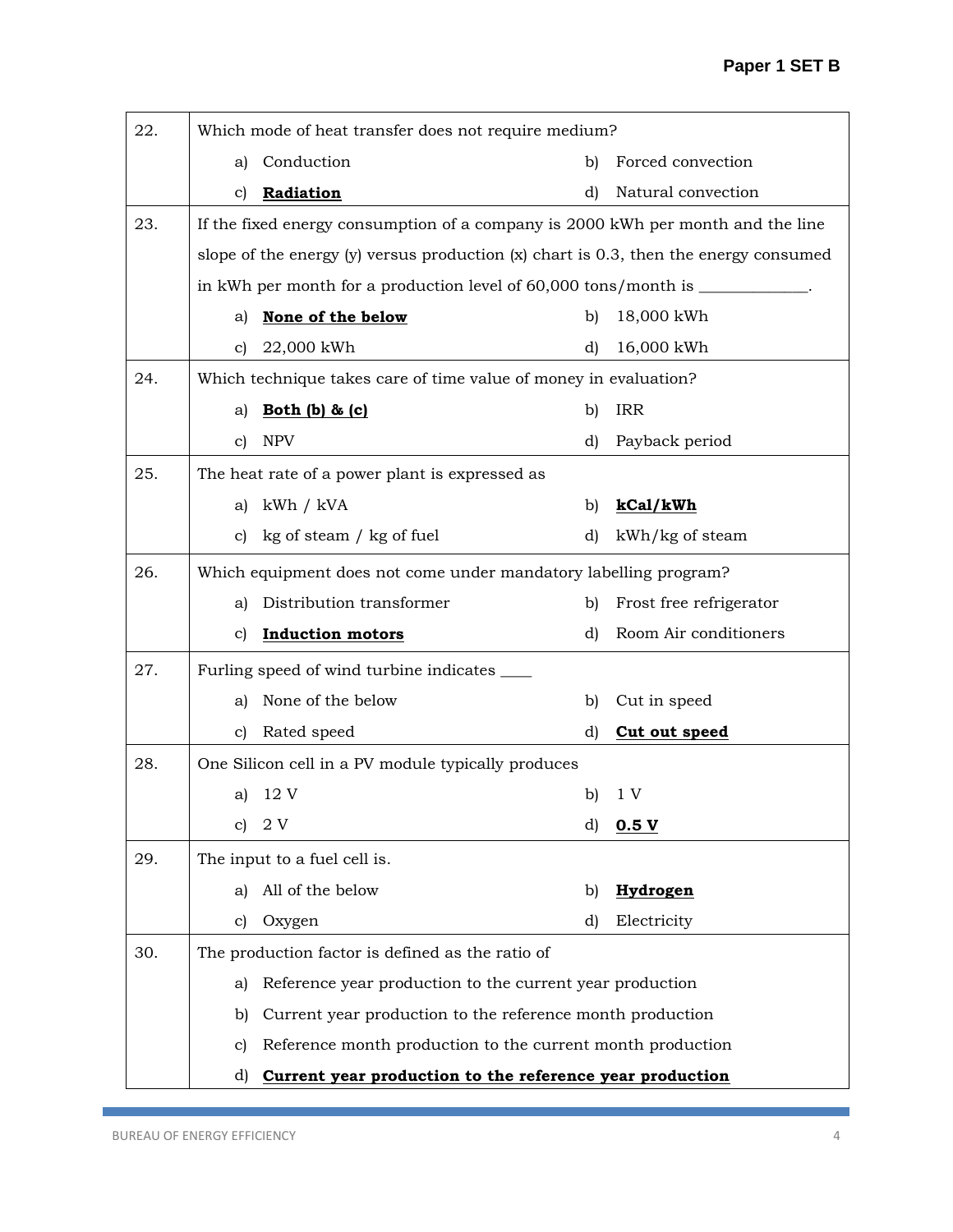| 31. | To reduce the distribution losses within a plant, the capacitors should be located |  |  |  |  |  |  |  |
|-----|------------------------------------------------------------------------------------|--|--|--|--|--|--|--|
|     | Before the billing meter<br>Farthest from the load<br>b)<br>a)                     |  |  |  |  |  |  |  |
|     | In the substation<br>d)<br>c)<br><b>Closest to the load</b>                        |  |  |  |  |  |  |  |
| 32. | Absolute pressure is measured as                                                   |  |  |  |  |  |  |  |
|     | None of the belowb)Gaugepressure + Atmospheric pressure<br>a)                      |  |  |  |  |  |  |  |
|     | Gauge pressure/Atmospheric pressure d)Gauge pressure - Atmospheric pressure<br>c)  |  |  |  |  |  |  |  |
| 33. | The dryness (x) fraction of superheated steam is taken as                          |  |  |  |  |  |  |  |
|     | $x = 0.9$<br>b)<br>a) $x = 1$                                                      |  |  |  |  |  |  |  |
|     | c) $x = 0.87$<br>$\mathbf{d}$<br>$x = 0$                                           |  |  |  |  |  |  |  |
| 34. | When the evaporation of water from a wet substance is zero, the relative humidity  |  |  |  |  |  |  |  |
|     | of the air is lilkely to be                                                        |  |  |  |  |  |  |  |
|     | Unpredictable<br>a)<br>b)<br>100 %                                                 |  |  |  |  |  |  |  |
|     | $0\%$<br>50 %<br>d)<br>c)                                                          |  |  |  |  |  |  |  |
| 35. | Which of the following type of collector is used for low temperature systems?      |  |  |  |  |  |  |  |
|     | None of the below<br>b) Line focusing parabolic collector<br>a)                    |  |  |  |  |  |  |  |
|     | Parabolic trough collector<br>d) Flat plate collector<br>c)                        |  |  |  |  |  |  |  |
| 36. | Which among the following is not a renewable source of energy?                     |  |  |  |  |  |  |  |
|     | Wind<br>Rice husk<br>b)<br>a)                                                      |  |  |  |  |  |  |  |
|     | <b>Nuclear</b><br>d)<br>c)<br><b>Bagasse</b>                                       |  |  |  |  |  |  |  |
| 37. | What is shale Oil?                                                                 |  |  |  |  |  |  |  |
|     | Combustible brownish-black sedimentary rock<br>a)                                  |  |  |  |  |  |  |  |
|     | Heavy black viscous oil combination of clay, sand, water and bitumen<br>b)         |  |  |  |  |  |  |  |
|     | A form of naturally compressed peat<br>C)                                          |  |  |  |  |  |  |  |
|     | Sedimentary rock containing solid bituminous materials<br>d)                       |  |  |  |  |  |  |  |
| 38. | Which of the following has the lowest energy content in terms of MJ/kg?            |  |  |  |  |  |  |  |
|     | Furnace oil<br>Diesel<br>b)<br>a)                                                  |  |  |  |  |  |  |  |
|     | <b>LPG</b><br>d)<br><b>Bagasse</b><br>C)                                           |  |  |  |  |  |  |  |
| 39. | and consume major share of Natural Gas consumption in India.                       |  |  |  |  |  |  |  |
|     | Domestic Sector and Fertilizer Industries<br>a)                                    |  |  |  |  |  |  |  |
|     | Transport sector and Fertilizer Industry<br>b)                                     |  |  |  |  |  |  |  |
|     | <b>Power Generation and Fertilizer Industries</b><br>C)                            |  |  |  |  |  |  |  |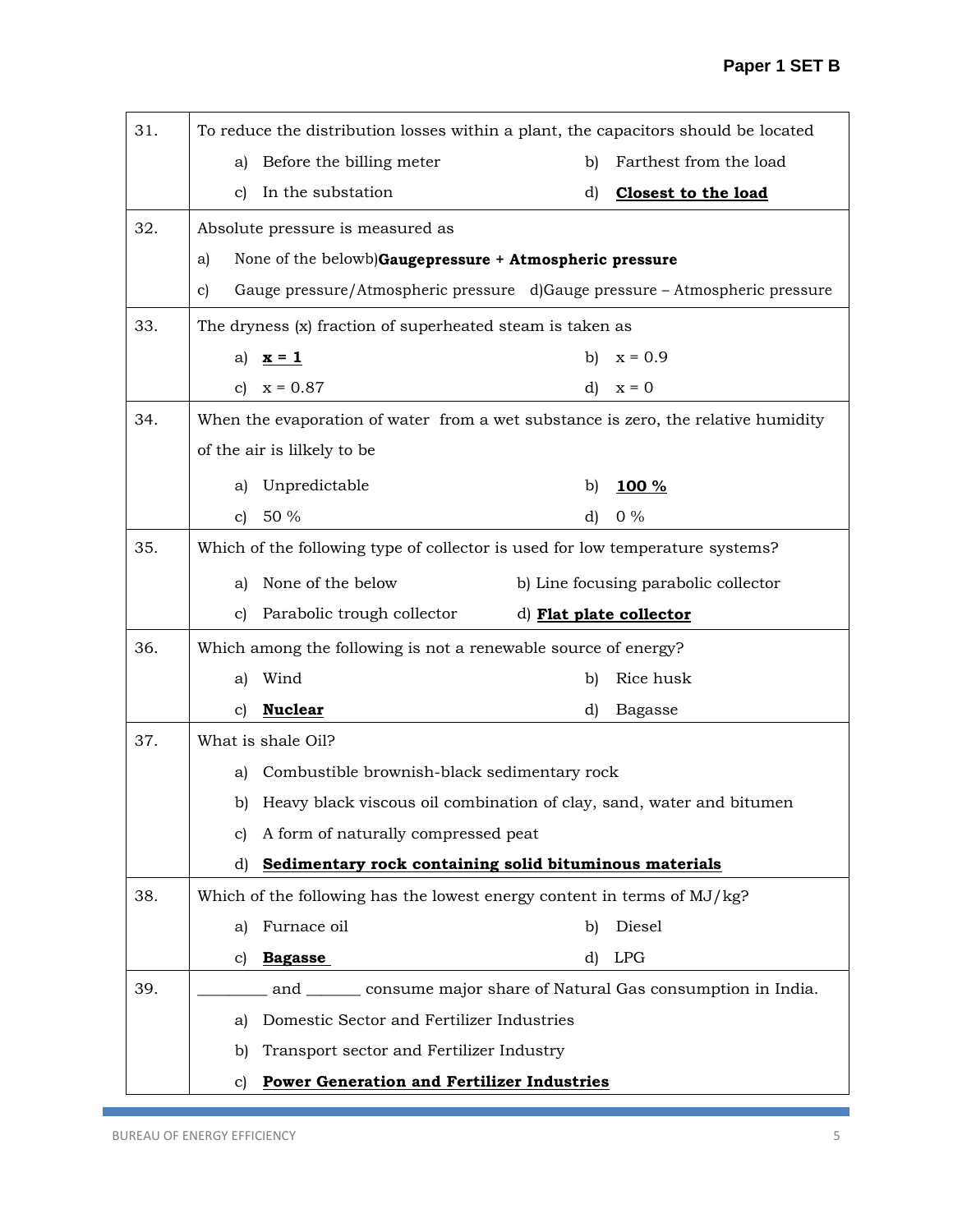|     | d) Domestic sector and Transport sector                                      |                                                                         |  |  |  |  |  |
|-----|------------------------------------------------------------------------------|-------------------------------------------------------------------------|--|--|--|--|--|
| 40. | The sector consuming major share of energy in India is                       |                                                                         |  |  |  |  |  |
|     | Domestic Sector<br>a)                                                        | <b>Transport Sector</b><br>b)                                           |  |  |  |  |  |
|     | <b>Industrial Sector</b><br>C)                                               | d)<br>Agriculture Sector                                                |  |  |  |  |  |
| 41. | Which of the following designated consumer has the lowest energy intensity?  |                                                                         |  |  |  |  |  |
|     | Chlor alkali<br>a)                                                           | Iron and Steel<br>b)                                                    |  |  |  |  |  |
|     | Cement<br>C)                                                                 | d)<br>Aluminium                                                         |  |  |  |  |  |
| 42. | Which of the following is not a Demand Side Management measure?              |                                                                         |  |  |  |  |  |
|     | Use of ice bank system<br>a)                                                 |                                                                         |  |  |  |  |  |
|     | Maximizing fossil fuel based energy utilization<br>b)                        |                                                                         |  |  |  |  |  |
|     | Replacement of inefficient electrical appliances<br>C)                       |                                                                         |  |  |  |  |  |
|     | Implementing Time of the Day (ToD) Electricity Tariff<br>d)                  |                                                                         |  |  |  |  |  |
| 43. | Which of the following does not meet the Designated Consumer criteria?       |                                                                         |  |  |  |  |  |
|     | Textile Industries with minimum annual energy consumption of 3000 toe.<br>a) |                                                                         |  |  |  |  |  |
|     | b)                                                                           | Cement Industries with minimum annual energy consumption of 30,000 toe. |  |  |  |  |  |
|     | $\mathbf{c}$                                                                 | Chlor-Alkali Industries with minimum annual energy consumption of       |  |  |  |  |  |
|     | 7500 toe.                                                                    |                                                                         |  |  |  |  |  |
|     | d)<br>30,000 toe.                                                            | Pulp and Paper Industries with minimum annual energy consumption of     |  |  |  |  |  |
| 44. | The kW or HP of a motor given on the name plate indicates                    |                                                                         |  |  |  |  |  |
|     | The input power to the motor at any load<br>a)                               |                                                                         |  |  |  |  |  |
|     | b)<br>The shaft output of the motor at full load                             |                                                                         |  |  |  |  |  |
|     | The input power to the motor at the best efficiency point<br>C)              |                                                                         |  |  |  |  |  |
|     | The shaft output of the motor at part load<br>d)                             |                                                                         |  |  |  |  |  |
| 45. | Which of the following has the highest Specific Heat?                        |                                                                         |  |  |  |  |  |
|     | <b>Water</b><br>a)                                                           | Aluminium<br>b)                                                         |  |  |  |  |  |
|     | c)<br>Copper                                                                 | d)<br>Steel                                                             |  |  |  |  |  |
| 46. | Heat transfer in an air cooled condenser occurs predominantly by             |                                                                         |  |  |  |  |  |
|     | None of the below<br>a)                                                      | Convection<br>b)                                                        |  |  |  |  |  |
|     | Radiation<br>C)                                                              | Conduction<br>d)                                                        |  |  |  |  |  |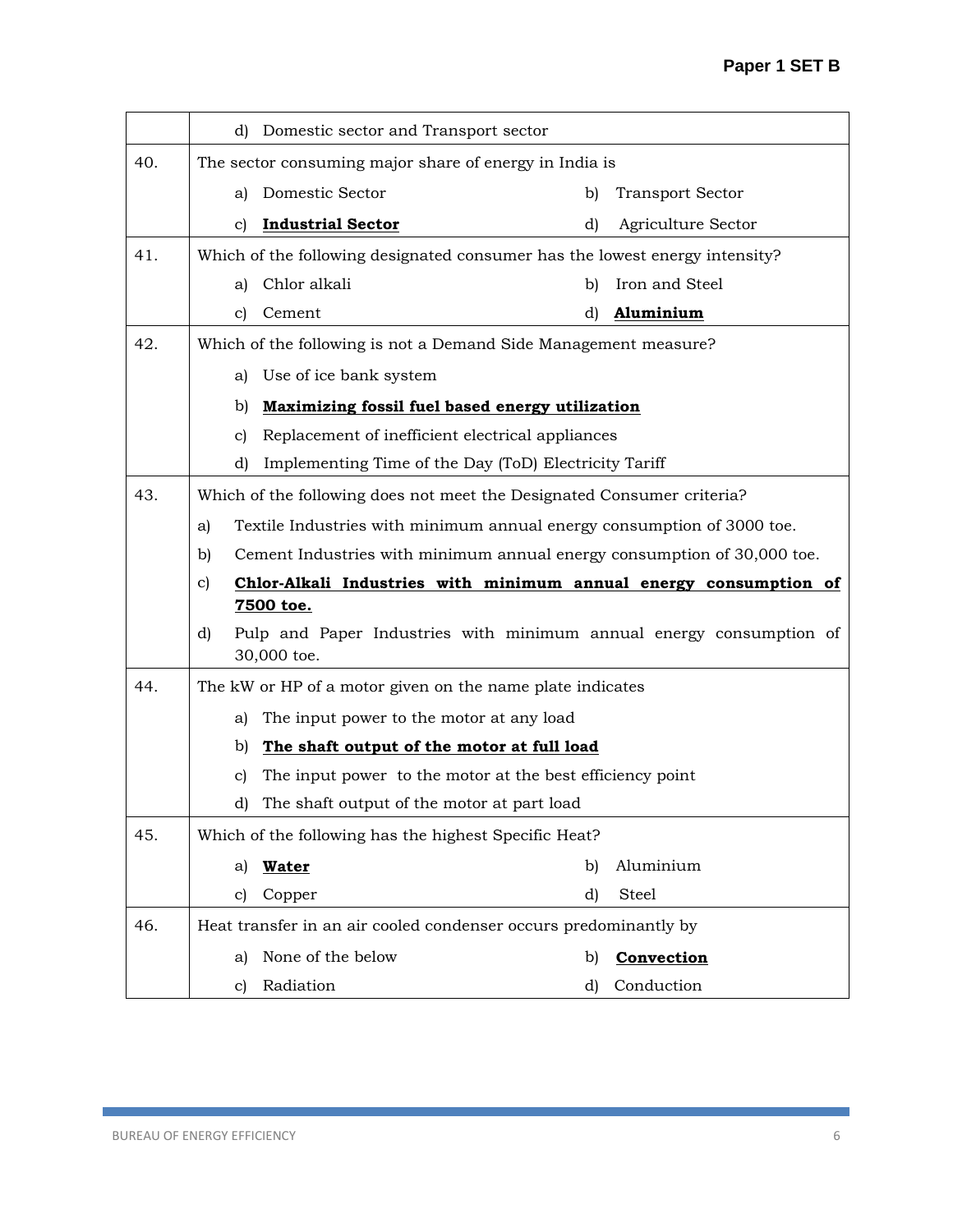| 47. |    | Definition of Energy Audit as per EC Act does not include:                      |    |                      |  |  |  |  |
|-----|----|---------------------------------------------------------------------------------|----|----------------------|--|--|--|--|
|     | a) | Action plan required for energy saving                                          |    |                      |  |  |  |  |
|     | b) | Evaluation of Techno-economics                                                  |    |                      |  |  |  |  |
|     | C) | Verification, monitoring and analysis of energy use                             |    |                      |  |  |  |  |
|     | d) | <b>Creation of an Energy Management System (EnMS)</b>                           |    |                      |  |  |  |  |
| 48. |    | The ISO standard for Energy Management System is                                |    |                      |  |  |  |  |
|     | a) | ISO 18001                                                                       | b) | <b>ISO 50001</b>     |  |  |  |  |
|     | c) | ISO 9001                                                                        | d) | ISO 14001            |  |  |  |  |
| 49. |    |                                                                                 |    |                      |  |  |  |  |
|     | a) | Both b & d                                                                      | b) | Wet bulb temperature |  |  |  |  |
|     | c) | Enthalpy                                                                        | d) | Dry bulb temperature |  |  |  |  |
| 50. |    | As per Energy Conservation Act, 2001 appointment of BEE Certified Energy Manger |    |                      |  |  |  |  |
|     |    | is mandatory for                                                                |    |                      |  |  |  |  |
|     | a) | All commercial buildings                                                        |    |                      |  |  |  |  |
|     | b) | All large Industrial consumers                                                  |    |                      |  |  |  |  |
|     | C) | All designated consumers                                                        |    |                      |  |  |  |  |
|     | d) | All State designated agencies                                                   |    |                      |  |  |  |  |
|     |    | End of Section I                                                                |    |                      |  |  |  |  |

## Section – II: SHORT DESCRIPTIVE QUESTIONS Marks: 8 x 5 = 40

- (i) Answer all**Eight**questions
- (ii) Each question carries **Five** marks

| $S-1$ | A thermal power plant uses 0.72 kg of coal to generate one KWh of electricity. If the                                                                                                                                                            |
|-------|--------------------------------------------------------------------------------------------------------------------------------------------------------------------------------------------------------------------------------------------------|
|       | coal contains 38 % carbon by weight, calculate the amount of CO2 emission/kWh                                                                                                                                                                    |
|       | under complete combustion.                                                                                                                                                                                                                       |
| Ans   | Amount of carbon present in coal = $0.72*38/100$<br>$= 0.2736$ kg                                                                                                                                                                                |
|       | As per chemical reaction, $C + O_2 = CO_2$<br>1 kg of carbon generates $44/12$ kg of carbon dioxide (CO2) under complete combustion<br>Amount of CO2 generation while generating one KWh of electricity<br>$= 0.2736*44/12$<br>$= 1.0032$ Kg/KWh |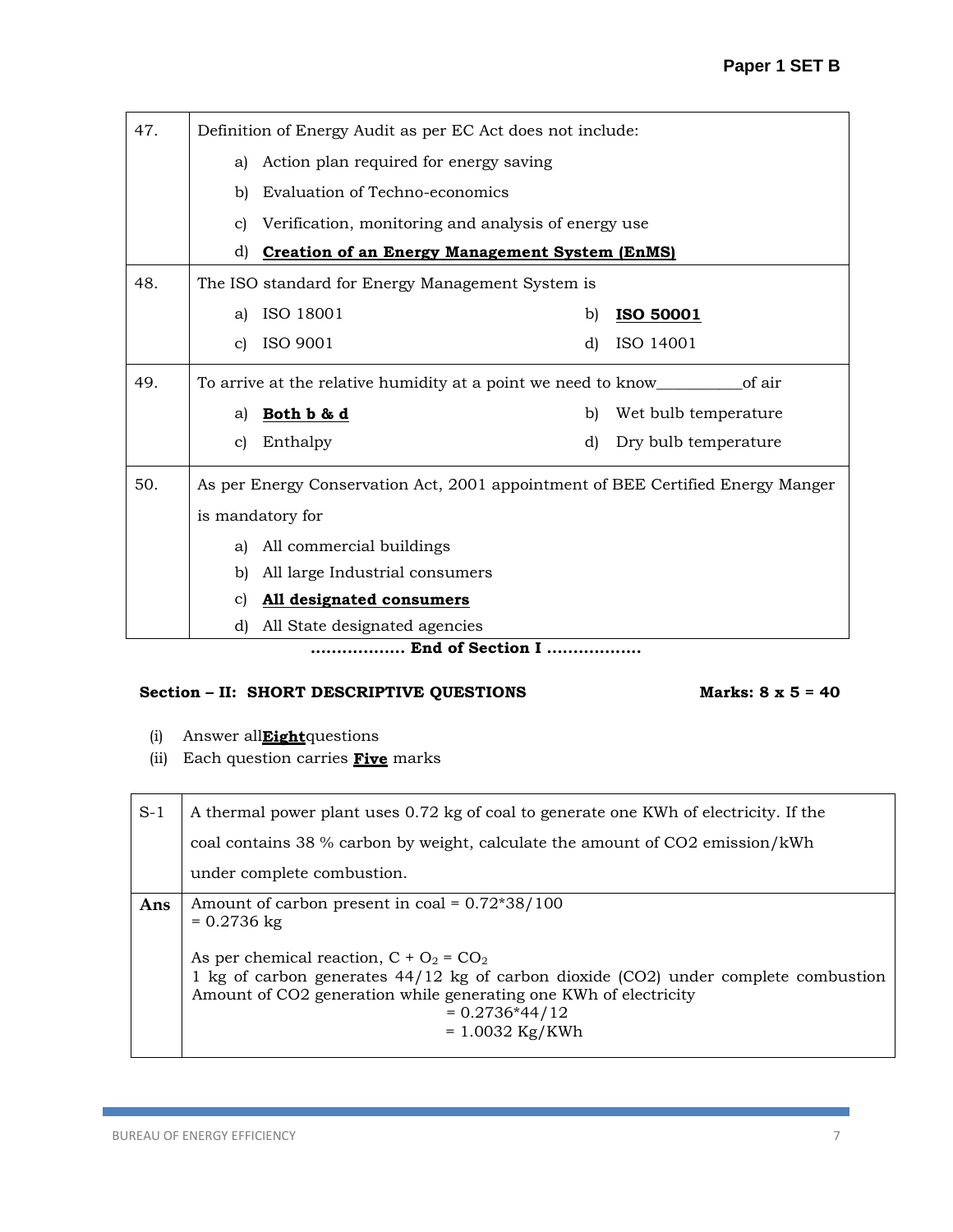| $S-2$ | A solar photovoltaic power plant is installed with 350 Watts panel of size 1.5 m x                                                                                                                                                                                                                                                                                                     |
|-------|----------------------------------------------------------------------------------------------------------------------------------------------------------------------------------------------------------------------------------------------------------------------------------------------------------------------------------------------------------------------------------------|
|       | 1.5 m in a roof top area of a building having dimension of 9 m $x$ 10 m. If solar                                                                                                                                                                                                                                                                                                      |
|       | insolation is $1,000 \text{ W/m}^2$ , calculate the panel conversion efficiency?                                                                                                                                                                                                                                                                                                       |
| Ans   | Area of solar cell = $1.5 \times 1.5$<br>$= 2.25$ m <sup>2</sup>                                                                                                                                                                                                                                                                                                                       |
|       | Efficiency<br>$= (350 / (2.25 \times 1000)) \times 100$<br>$= 15.6 %$                                                                                                                                                                                                                                                                                                                  |
| $S-3$ | List any five equipment and appliances covered under Standards and Labelling                                                                                                                                                                                                                                                                                                           |
| Ans   | program.<br>Refer BEE Guide Book 1- Page No 37                                                                                                                                                                                                                                                                                                                                         |
|       |                                                                                                                                                                                                                                                                                                                                                                                        |
| $S-4$ | State true or false<br>(each carries 1 Mark)                                                                                                                                                                                                                                                                                                                                           |
|       | a) When it is raining, there is a substantial difference between the dry and wet<br>bulb temperatures                                                                                                                                                                                                                                                                                  |
|       | b) The specific gravity of light diesel oil is given in $\text{kg}/\text{m}3$<br>The major constituent of LNG is propane                                                                                                                                                                                                                                                               |
|       | C)<br>Evaporative cooling of space requires use of refrigerant R134a<br>d)                                                                                                                                                                                                                                                                                                             |
| Ans   | HSD needs preheating to increase viscosity<br>e)<br>False<br>b) False<br>a)                                                                                                                                                                                                                                                                                                            |
|       | False<br>False<br>d)<br>C)                                                                                                                                                                                                                                                                                                                                                             |
|       | False<br>e)                                                                                                                                                                                                                                                                                                                                                                            |
| $S-5$ | In a textile plant monthly energy consumption is 7,00,000 kWh of electricity, 40 kL<br>of furnace oil (specific gravity = $0.92$ ) for thermic fluid heater, 360 tonne of coal for<br>steam boiler and 10 kL of HSD (specific gravity $= 0.885$ ) for material handling<br>equipment.Compute the energy consumption in terms of Metric Tonne of Oil<br>Equivalent(MTOE) for the plant. |
|       | Given Data: (1 kWh = 860 kcal, GCV of coal = 3450 kCal/kg, GCV of furnace oil =<br>10,000 kcal/kg, GCV of HSD = $10,500$ kcal/kg, GCV of rice husk = $3100$ kcal/kg,<br>1 kg oil equivalent = $10,000$ kCal)                                                                                                                                                                           |
| Ans   | Aggregate Energy Use=<br>$(40000 \times 0.92 \times 10000)$ + $(360000 \times 3450)$ + $(7, 00,000 \times 860)$ + $(10,000 \times 0.885 \times 10,500)$ .                                                                                                                                                                                                                              |
|       | $MTOE = (36.8 \times 10^7) + (124.2 \times 10^7) + (60.2 \times 10^7) + (9.2925 \times 10^7)$                                                                                                                                                                                                                                                                                          |
|       | 107<br>= 230.5 Metric Tonnes of Oil Equivalent per month                                                                                                                                                                                                                                                                                                                               |
|       |                                                                                                                                                                                                                                                                                                                                                                                        |
|       | Energy consumption of the textile plant = $230.5 \times 12 = 2766$ MTOE                                                                                                                                                                                                                                                                                                                |
| $S-6$ | For installing a recuperator in a furnace, the plant has assessed the following time                                                                                                                                                                                                                                                                                                   |
|       | estimates                                                                                                                                                                                                                                                                                                                                                                              |
|       | 2.5 weeks<br>Optimistic Time<br>$\ddot{\cdot}$                                                                                                                                                                                                                                                                                                                                         |
|       | Most Likely Time<br>3 weeks                                                                                                                                                                                                                                                                                                                                                            |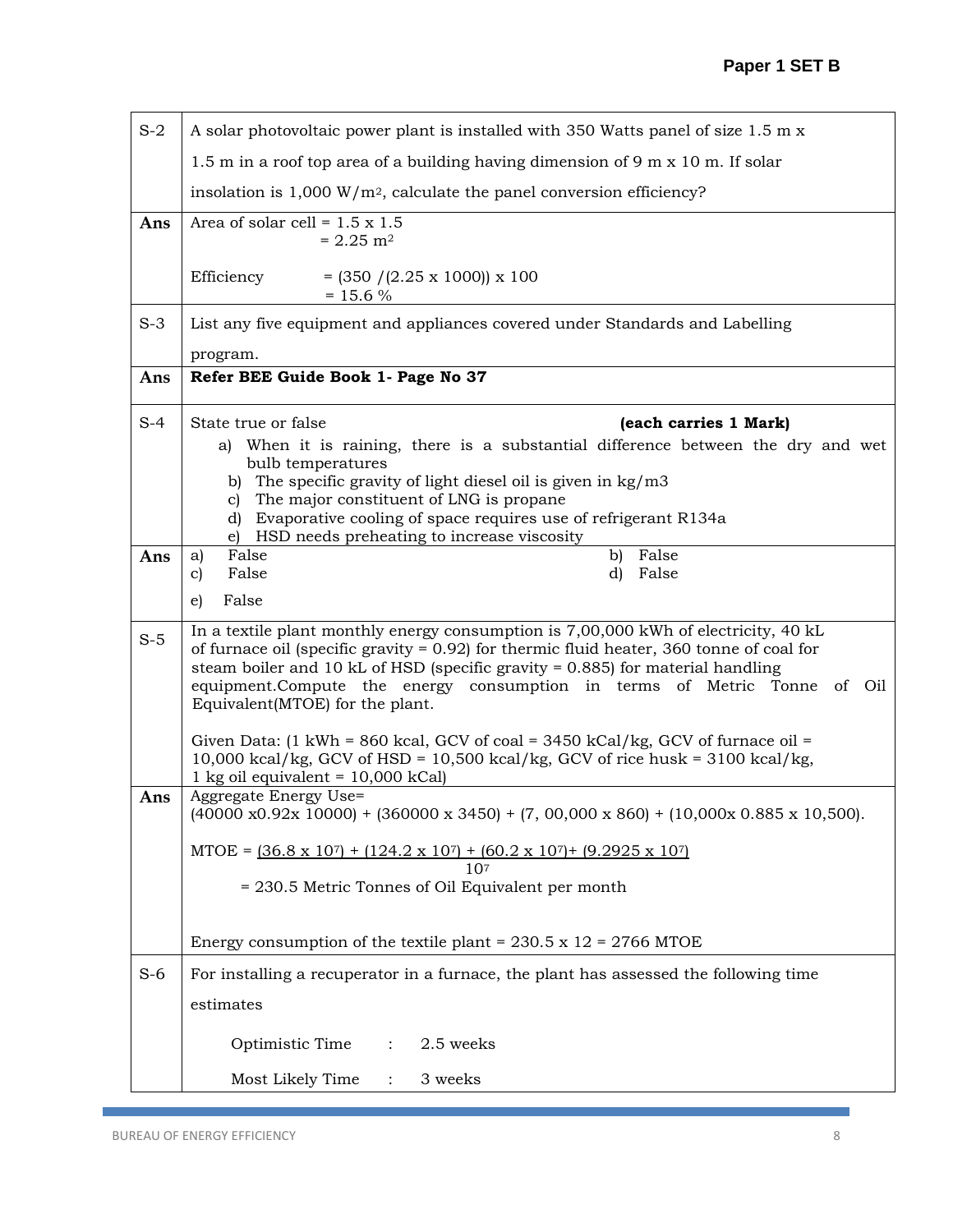|       | Pessimistic Time : 3.5 weeks                                                                                                                                                                                                                                                       |                                                                |                                                                                       |                   |       |  |  |  |
|-------|------------------------------------------------------------------------------------------------------------------------------------------------------------------------------------------------------------------------------------------------------------------------------------|----------------------------------------------------------------|---------------------------------------------------------------------------------------|-------------------|-------|--|--|--|
|       | Find out the "Expected Time", "Standard Deviation" and "Variance" to complete the                                                                                                                                                                                                  |                                                                |                                                                                       |                   |       |  |  |  |
|       | activity                                                                                                                                                                                                                                                                           |                                                                |                                                                                       |                   |       |  |  |  |
| Ans   | Expected time = $(Optimistic Time + 4 X Most likely Time + pessimistic Time) / 6$<br>$= (2.5 + 4 \times 3 + 3.5) / 6$<br>$= 3$                                                                                                                                                     |                                                                |                                                                                       |                   |       |  |  |  |
|       | Standard Deviation = $(3.5-2.5)/6 = 1/6 = 0.167$                                                                                                                                                                                                                                   | Variance = $\{[PT-OT/6]\}$ <sup>2</sup><br>$= 1 / 36 = 0.0278$ |                                                                                       |                   |       |  |  |  |
| $S-7$ | A paint drier requires 75.4 m3/min of air at 93°C, which is heated in a steam-coil<br>unit. How many kg of steam at 4 bar does this unit require per hour? The density<br>of air is 1.2 kg/m3 and specific heat of air is $0.24$ kcal/kg°C. The ambient<br>temperature is 32°C.    |                                                                |                                                                                       |                   |       |  |  |  |
|       |                                                                                                                                                                                                                                                                                    |                                                                |                                                                                       | Enthalpy, kCal/kg |       |  |  |  |
|       | Pressure, bar                                                                                                                                                                                                                                                                      | Temperature,<br>$^{\circ}C$                                    | Water                                                                                 | Evaporation       | Steam |  |  |  |
|       | 4<br>143<br>143<br>510<br>653                                                                                                                                                                                                                                                      |                                                                |                                                                                       |                   |       |  |  |  |
|       |                                                                                                                                                                                                                                                                                    |                                                                |                                                                                       |                   |       |  |  |  |
| Ans   | Solution:<br>Air flow rate<br>Air flow rate                                                                                                                                                                                                                                        | $= 4524 * 1.2$                                                 | $= 75.4 \text{ m}^3/\text{min} * 60 = 4524 \text{ m}^3/\text{hr}$<br>$= 5428.8$ kg/hr |                   |       |  |  |  |
|       | Sensible heat of air                                                                                                                                                                                                                                                               | $=$                                                            | $=$ m $*$ Cp $*$ DT<br>$= 5428.8 * 0.24 * (93-32)$<br>79477.6 kcal/hr                 |                   |       |  |  |  |
|       | Latent heat of Steam $= 510$ Kcal/kg<br>$= 79477.6 / 510$<br>Steam required<br>Steam required<br>$= 156 \text{ kg/hr}$                                                                                                                                                             |                                                                |                                                                                       |                   |       |  |  |  |
| $S-8$ | An ESCO company is required to invest in a waste heat recovery project, which is<br>expected to yield an annual saving of Rs.10,00,000 and the life of the equipment is<br>7 years. If the ESCO expects 30 % IRR on this project, calculate the investment<br>required to be made. |                                                                |                                                                                       |                   |       |  |  |  |
| Ans   | The PV of the Annual Savings of Rs.1,000,000 per year:                                                                                                                                                                                                                             |                                                                |                                                                                       |                   |       |  |  |  |
|       | $0 = -\frac{\text{Investment}}{(1+0.3)^0} + \frac{1000000}{(1+0.3)^1} + \frac{1000000}{(1+0.3)^2} + \frac{1000000}{(1+0.3)^3} + \frac{1000000}{(1+0.3)^4} + \frac{1000000}{(1+0.3)^5} + \frac{1000000}{(1+0.3)^6} + \frac{1000000}{(1+0.3)^7}$                                     |                                                                |                                                                                       |                   |       |  |  |  |
|       |                                                                                                                                                                                                                                                                                    |                                                                |                                                                                       |                   |       |  |  |  |
|       | or                                                                                                                                                                                                                                                                                 |                                                                |                                                                                       |                   |       |  |  |  |
|       | Investment = $Rs.1,000,000/year$ (P/AIN Factor)                                                                                                                                                                                                                                    |                                                                |                                                                                       |                   |       |  |  |  |
|       |                                                                                                                                                                                                                                                                                    | $=$ Rs.1,000,000/year (2.8021) = Rs. 2,802,100                 |                                                                                       |                   |       |  |  |  |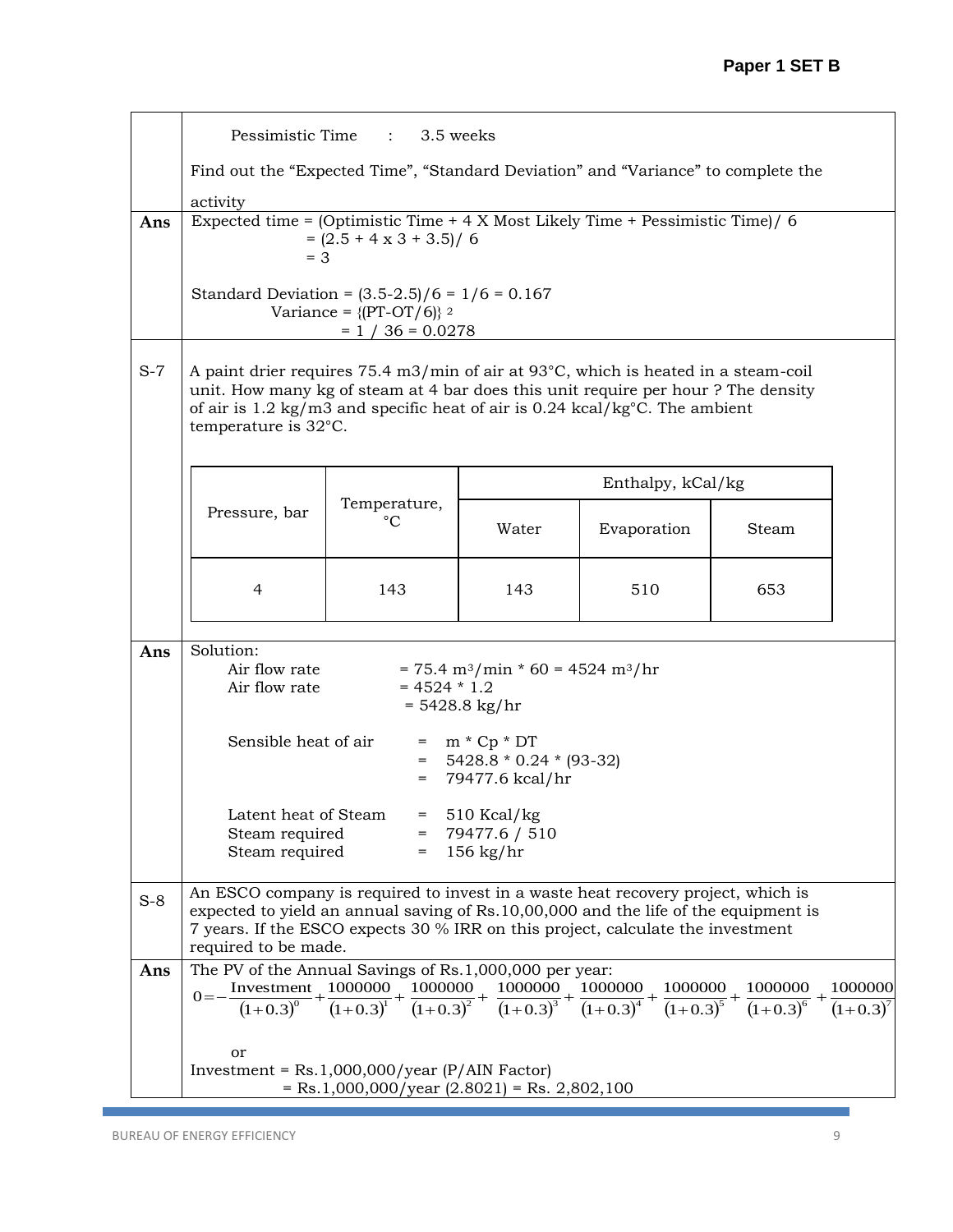Thus, we can pay Rs.2,802,100 for the Waste Heat Exchanger and still have a positive NPV.

**.................. End of Section II ..................**

## **Section – III: LONG DESCRIPTIVE QUESTIONS Marks: 6 x 10 = 60**

- (i) Answer all **Six** questions
- (ii) Each question carries **Ten** marks

| $L-1$ | In a Chlor-Alkali plant, an evaporator was designed to concentrate 500 kg of liquor    |              |                               |  |  |  |  |
|-------|----------------------------------------------------------------------------------------|--------------|-------------------------------|--|--|--|--|
|       | containing solids of 7 % $w/w$ (weight by weight) to 45 % solids $w/w$ in the output.  |              |                               |  |  |  |  |
|       | Presently the output from evaporator has 30 % solids $w/w$ . The energy manager        |              |                               |  |  |  |  |
|       | suggested overhauling the evaporator to achieve the design rate of solids $w/w$ in the |              |                               |  |  |  |  |
|       | output. Calculate the percentage improvement in water removal in the evaporator        |              |                               |  |  |  |  |
|       | after overhauling of the evaporator.                                                   |              |                               |  |  |  |  |
|       |                                                                                        |              |                               |  |  |  |  |
| Ans   | Amount of feed (input) to the evaporator                                               | $=$          | 500 Kg                        |  |  |  |  |
|       | Concentration of solids in feed                                                        | $=$          | $7 wt\%$                      |  |  |  |  |
|       | Amount of solids in feed (input)                                                       | $=$          | $500 * 7 / 100$               |  |  |  |  |
|       |                                                                                        | $=$          | 35 Kg                         |  |  |  |  |
|       |                                                                                        |              |                               |  |  |  |  |
|       | Present scenario:<br>Concentration of solids in product (output)                       | $=$          | $30 \text{ wt\%} = 0.3$       |  |  |  |  |
|       |                                                                                        |              |                               |  |  |  |  |
|       | Mass balance across the evaporator:                                                    |              |                               |  |  |  |  |
|       | Amount of product (output) from the evaporator                                         | $=$ $\qquad$ | 35/0.3                        |  |  |  |  |
|       |                                                                                        | $=$          | 116.7 Kg                      |  |  |  |  |
|       |                                                                                        |              |                               |  |  |  |  |
|       | Water vapour removed from the evaporator is                                            | $=$<br>$=$   | $500 - 116.7$<br>383.3 Kg     |  |  |  |  |
|       |                                                                                        |              |                               |  |  |  |  |
|       | Design scenario:                                                                       |              |                               |  |  |  |  |
|       | Concentration of solids in product (output)                                            | $=$          | $45 \text{ wt\%} = 0.45$      |  |  |  |  |
|       | Mass balance across the evaporator:                                                    |              |                               |  |  |  |  |
|       | Amount of product (output) from the evaporator                                         | $=$          | 35/0.45                       |  |  |  |  |
|       |                                                                                        | $=$          | 77.8 Kg                       |  |  |  |  |
|       | Water vapour removed from the evaporator is                                            | $=$          | $500 - 77.8$                  |  |  |  |  |
|       |                                                                                        | $=$          | 422.2 Kg                      |  |  |  |  |
|       |                                                                                        |              |                               |  |  |  |  |
|       | Incremental water removal achieved is                                                  | $=$ $-$      | $422.2 - 383.3$               |  |  |  |  |
|       |                                                                                        | $=$          | 38.9 Kg                       |  |  |  |  |
|       | % increase in water removal                                                            | $=$          |                               |  |  |  |  |
|       | % improvement in water removal after overhaul                                          | $=$          | 38.9 / 383.3 * 100<br>10.14 % |  |  |  |  |
|       |                                                                                        |              |                               |  |  |  |  |
|       |                                                                                        |              |                               |  |  |  |  |
|       |                                                                                        |              |                               |  |  |  |  |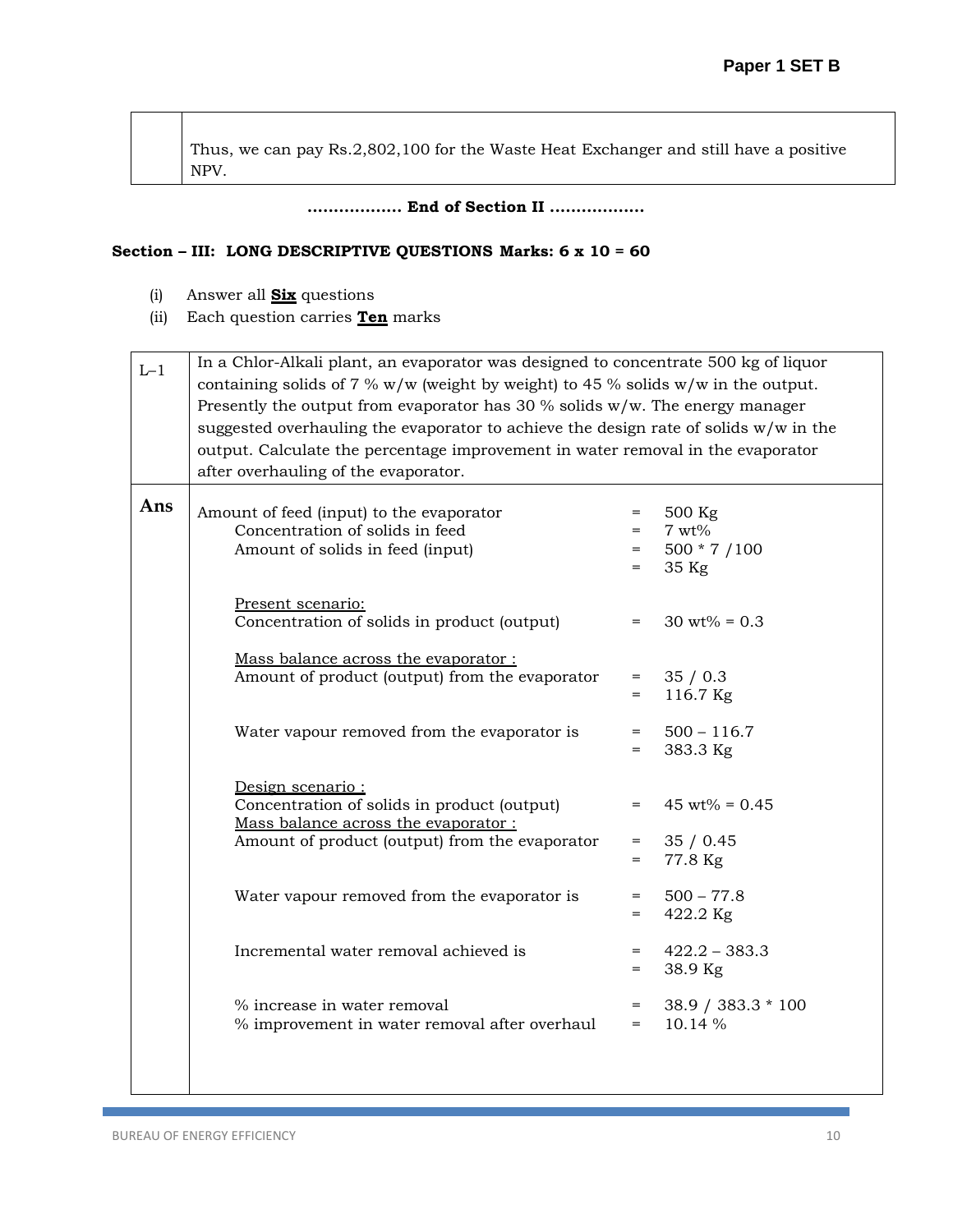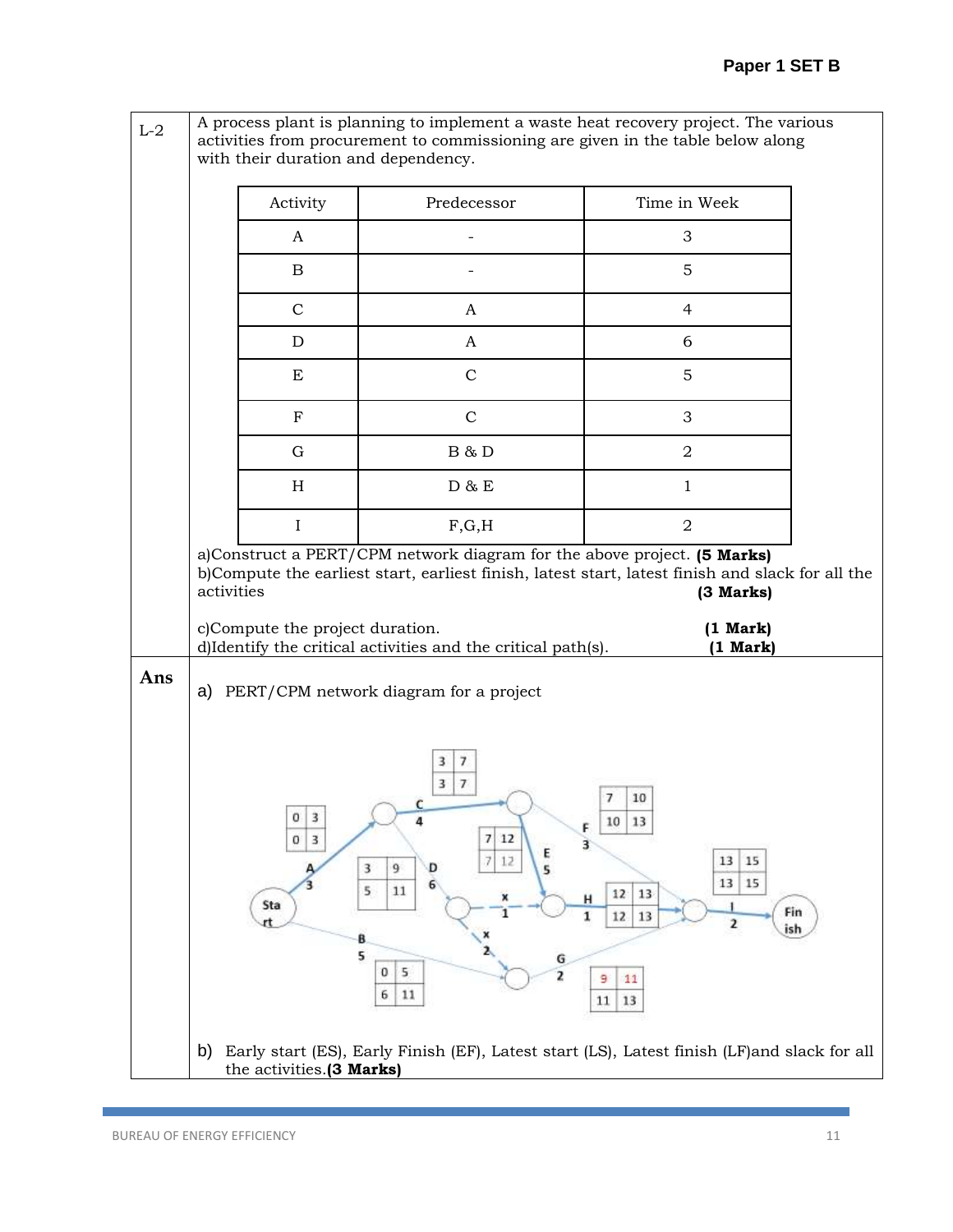|       |          |                              |                                                                                                                                                                                                    |                |                                |                |                | <b>Slack</b>                                                                         |
|-------|----------|------------------------------|----------------------------------------------------------------------------------------------------------------------------------------------------------------------------------------------------|----------------|--------------------------------|----------------|----------------|--------------------------------------------------------------------------------------|
|       |          | <b>Activity</b>              | <b>Duration</b>                                                                                                                                                                                    | ES             | EF                             | LS             | LF             | (LS-ES) or<br>$(LF-EF)$                                                              |
|       |          | A                            | $\overline{3}$                                                                                                                                                                                     | $\mathbf 0$    | $\overline{3}$                 | $\mathbf 0$    | $\overline{3}$ | $\mathbf 0$                                                                          |
|       |          | B                            | 5                                                                                                                                                                                                  | $\mathbf 0$    | 5                              | 6              | 11             | 6                                                                                    |
|       |          | $\mathsf C$                  | $\overline{4}$                                                                                                                                                                                     | 3              | $\overline{7}$                 | 3              | $\overline{7}$ | $\mathbf 0$                                                                          |
|       |          | D                            | 6                                                                                                                                                                                                  | $\overline{3}$ | 9                              | 5              | 11             | $\overline{2}$                                                                       |
|       |          | E                            | 5                                                                                                                                                                                                  | $\overline{7}$ | 12                             | $\overline{7}$ | 12             | $\mathbf 0$                                                                          |
|       |          | F                            | $\overline{3}$                                                                                                                                                                                     | $\overline{7}$ | 10                             | 10             | 13             | $\overline{3}$                                                                       |
|       |          | G                            | $\overline{2}$                                                                                                                                                                                     | 9              | 11                             | 11             | 13             | $\overline{2}$                                                                       |
|       |          | H                            | $\mathbf{1}$                                                                                                                                                                                       | 12             | 13                             | 12             | 13             | $\mathbf 0$                                                                          |
|       |          | L                            | $\overline{2}$                                                                                                                                                                                     | 13             | 15                             | 13             | 15             | $\pmb{0}$                                                                            |
|       |          |                              |                                                                                                                                                                                                    |                | X1 and X2 are dummy activities |                |                |                                                                                      |
|       | c)<br>d) | Critical Path:               | A- C- E- H- I<br>Total time on critical path (project duration):15 weeks                                                                                                                           |                |                                |                |                |                                                                                      |
| $L-3$ |          |                              | a) Explain briefly three types of Performance Contracting ?                                                                                                                                        |                |                                |                |                | $(6$ Marks $)$                                                                       |
|       |          |                              | b) What are the drawbacks of ESCO?                                                                                                                                                                 |                |                                |                |                | (4 Marks)                                                                            |
| Ans   |          |                              | Refer BEE Guide Book 1- Page No.178                                                                                                                                                                |                |                                |                |                |                                                                                      |
| $L-4$ |          |                              | A medium size chemical plant receives electricity from grid and also generates<br>requirements. The fine coal from CPP is sold to neighboring plant. The annual<br>energy details are given below: |                |                                |                |                | electricity from coal based Captive Power Plant (CPP). Coal is also used for process |
|       |          |                              | Electricity purchased from grid                                                                                                                                                                    |                |                                | 5 MU           |                |                                                                                      |
|       |          | Electricity exported to grid |                                                                                                                                                                                                    |                |                                | 11 MU          |                |                                                                                      |

Ξ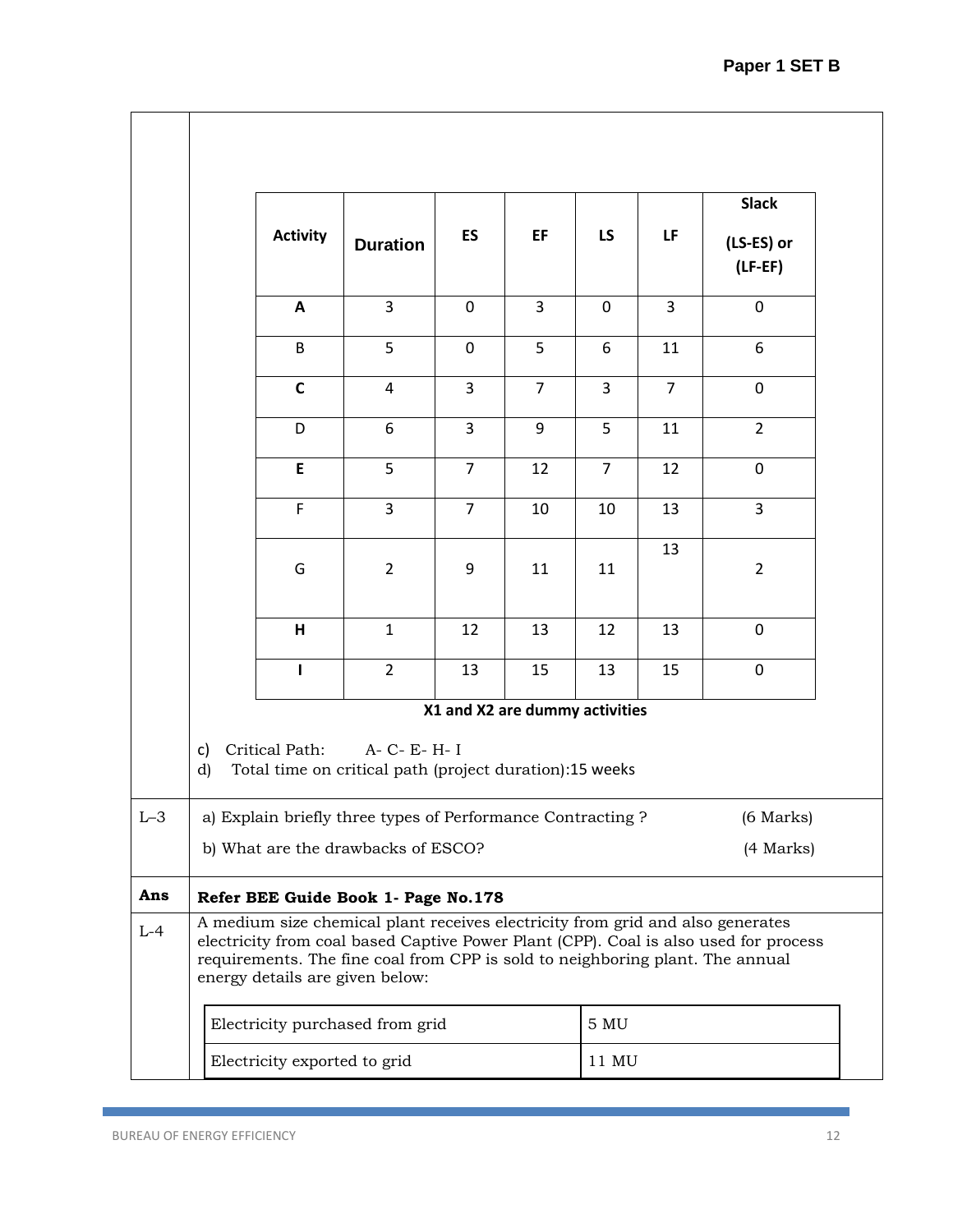|       | Power generation from CPP                                                                                                                                                                                                                                                                                                                                                                                                                                                                                                                                                                                                                                                                                                                                                                             |                          | 36 MU                |  |  |  |  |  |  |  |
|-------|-------------------------------------------------------------------------------------------------------------------------------------------------------------------------------------------------------------------------------------------------------------------------------------------------------------------------------------------------------------------------------------------------------------------------------------------------------------------------------------------------------------------------------------------------------------------------------------------------------------------------------------------------------------------------------------------------------------------------------------------------------------------------------------------------------|--------------------------|----------------------|--|--|--|--|--|--|--|
|       | Power Supplied from CPP to Process plant                                                                                                                                                                                                                                                                                                                                                                                                                                                                                                                                                                                                                                                                                                                                                              |                          | 25 MU                |  |  |  |  |  |  |  |
|       | Fine coal sold to neighboring unit                                                                                                                                                                                                                                                                                                                                                                                                                                                                                                                                                                                                                                                                                                                                                                    |                          | $1000$ ton           |  |  |  |  |  |  |  |
|       | Coal used for process plant                                                                                                                                                                                                                                                                                                                                                                                                                                                                                                                                                                                                                                                                                                                                                                           |                          | 5000 ton             |  |  |  |  |  |  |  |
|       | GCV of coal                                                                                                                                                                                                                                                                                                                                                                                                                                                                                                                                                                                                                                                                                                                                                                                           |                          | $4500$ kcal/kg       |  |  |  |  |  |  |  |
|       | Heat rate of CPP                                                                                                                                                                                                                                                                                                                                                                                                                                                                                                                                                                                                                                                                                                                                                                                      |                          | 3500 kcal/kWh        |  |  |  |  |  |  |  |
|       | <b>Annual Operating Hours</b>                                                                                                                                                                                                                                                                                                                                                                                                                                                                                                                                                                                                                                                                                                                                                                         |                          | 7200                 |  |  |  |  |  |  |  |
|       | Calculate the following:                                                                                                                                                                                                                                                                                                                                                                                                                                                                                                                                                                                                                                                                                                                                                                              |                          |                      |  |  |  |  |  |  |  |
|       | Energy usage in toe (tons of oil equivalent)<br>(5 Marks)<br>a)                                                                                                                                                                                                                                                                                                                                                                                                                                                                                                                                                                                                                                                                                                                                       |                          |                      |  |  |  |  |  |  |  |
|       | Coal used in CPP<br>b)                                                                                                                                                                                                                                                                                                                                                                                                                                                                                                                                                                                                                                                                                                                                                                                |                          | (3 Marks)            |  |  |  |  |  |  |  |
|       | Calculate the CPP operating power in MW<br>$(2$ Marks)<br>$\mathbf{c}$                                                                                                                                                                                                                                                                                                                                                                                                                                                                                                                                                                                                                                                                                                                                |                          |                      |  |  |  |  |  |  |  |
| Ans   | Energy usage in TOE (Tons of oil equivalent)                                                                                                                                                                                                                                                                                                                                                                                                                                                                                                                                                                                                                                                                                                                                                          |                          |                      |  |  |  |  |  |  |  |
|       | Grid electricity Imported = $(5 \times 10^6 \text{kWh}) \times (860 \text{ kcal/kWh})$<br>$= (+) 43 \times 10^8$ kcals/year<br>➤<br>Power generated from CPP = $(36 \times 10^6 \text{kWh}) \times (3500 \text{ kcal/kWh})$<br>$= (+) 1260 \times 10^8$ kcals/year<br>➤<br>Coal imported for process = $(5000 \times 10^3 \text{kg}) \times (4500 \text{ kcal/kg})$<br>$= (+) 225 \times 10^8$ kcals/year<br>⋗<br>Power exported to grid = (11 x 10 <sup>6</sup> kWh)x (3500 kcal/kWh)<br>$=$ (-) 385 x 10 <sup>8</sup> kcals/year<br>➤<br>Coal fines exported to neighbour = $(1000 \times 10^{3} \text{kg}) \times (4500 \text{ kcal/kg}) = (-) 45 \times 10^{8} \text{ kcals/year}$<br>➤<br>Net annual energy consumption = $(43+1260+225)-(385+45)$<br>$= (+) 1098 \times 10^{8}$ kcals/year<br>➤ |                          |                      |  |  |  |  |  |  |  |
|       | $=$ (1098 x 10 <sup>8</sup> kcals/year) / (10 <sup>7</sup> )<br>Energy usage in TOE<br>$= 10980$ MTOE<br>а.<br>$(1$ MTOE = $107$ kcals)<br>b. Coal used in CPP<br>$=$ ((36 x 10 <sup>6</sup> kWh)x (3500 kcal/kWh)) / (4500 kcal/kg)<br>$= 28 \times 10^6$ kgs Coal/Year<br>$=$ (28 x 10 <sup>6</sup> )/10 <sup>3</sup> = 28000 Tons Coal/ Year<br>c. Calculate the CPP operating MW = $(36 \times 10^6 \text{ kWh/year}) / (7200 \text{ hrs/year})$<br>$= 5000$ kW<br>$= 5 MW$                                                                                                                                                                                                                                                                                                                       |                          |                      |  |  |  |  |  |  |  |
| $L-5$ | Write down the steps for computing energy saving using CUSUM over a period.<br>a)<br>(4Marks)                                                                                                                                                                                                                                                                                                                                                                                                                                                                                                                                                                                                                                                                                                         |                          |                      |  |  |  |  |  |  |  |
|       | Develop a table using a CUSUM technique to calculate energy savings for 8 months<br>b)<br>period for a production level of 2000 MT per month. Refer to field data given in the<br>table below. (6 marks)                                                                                                                                                                                                                                                                                                                                                                                                                                                                                                                                                                                              |                          |                      |  |  |  |  |  |  |  |
|       | Month                                                                                                                                                                                                                                                                                                                                                                                                                                                                                                                                                                                                                                                                                                                                                                                                 | <b>Actual SEC kWh/MT</b> | Predicted SEC kWh/MT |  |  |  |  |  |  |  |
|       | May                                                                                                                                                                                                                                                                                                                                                                                                                                                                                                                                                                                                                                                                                                                                                                                                   | 1225                     | 1250                 |  |  |  |  |  |  |  |